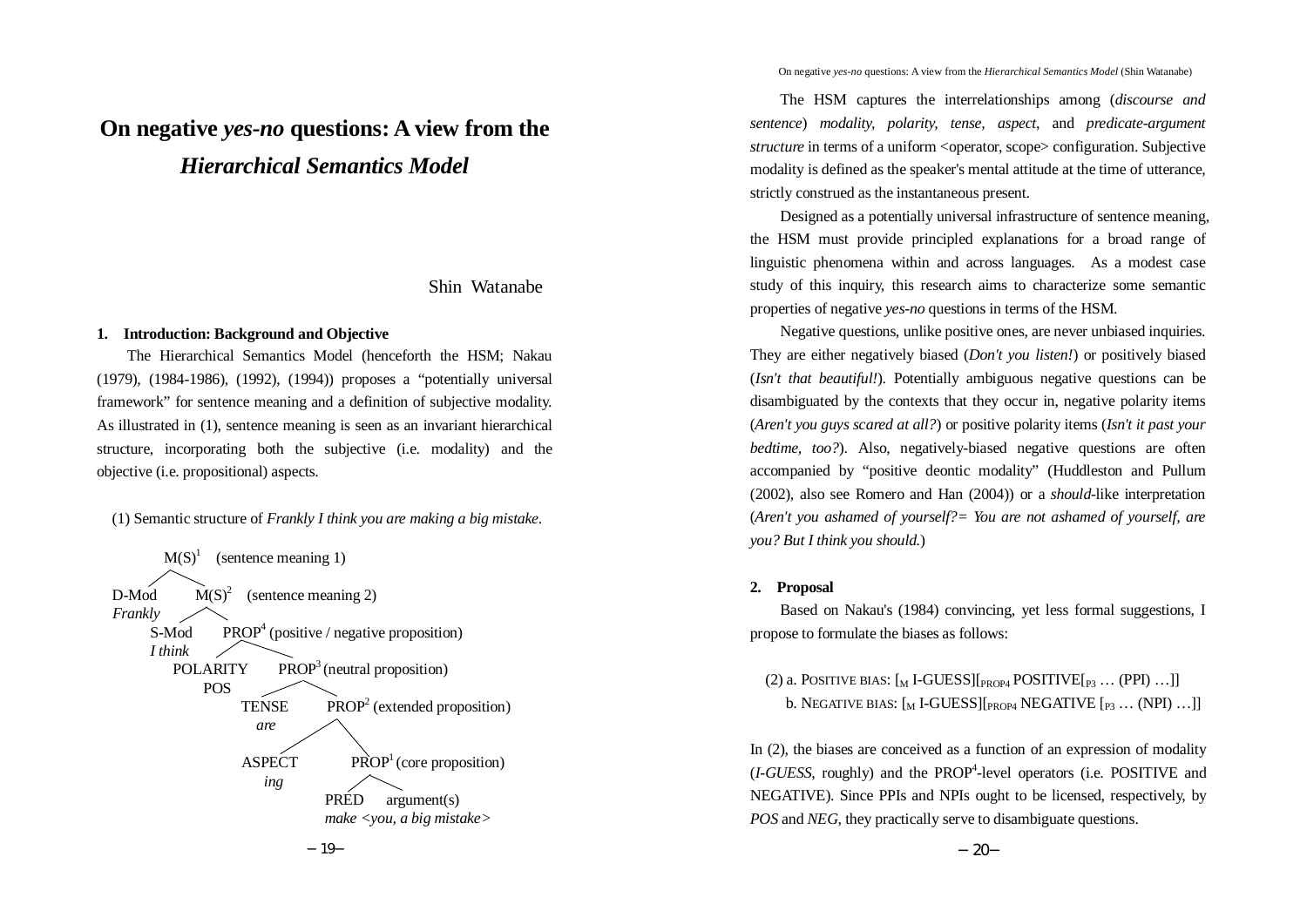(3) UNBIASED, QUESTION READING:

type of question:

15 2009 5

The negative *yes-no* question is never a neutral question. The HSM characterizes this fact by NOT giving the following representation to this

> $\lceil_{\mathcal{M}}$  I ASK WHETHER  $P^3$  IS TRUE OR FALSE $\lceil_{P^3} \dots \rceil$ (N. B. The PROP4 -level operators, *NEG* and *POS*, are absent)

For *yes-no* questions this interpretation is unmarked (i.e. basic, natural, more frequent, etc.), while the biased readings are marked (i.e. non-basic, less natural, less frequent). The positive *yes-no* question can mean either of (2a), (2b) and (3). The negative question, by contrast, always expresses the biases. The negative question is therefore regarded as a grammatical construction used specifically to convey the biases.

Negative questions with negative biases often generate a positive deontic modality or a *should*-like reading, as in the following example:

(4) Aren't you ashamed of yourself?  $=$  You are not ashamed of yourself. are you? But I think you should.

It is easy to incorporate this meaning into a semantic representation:

(5)  $\lbrack M \rbrack$  I-GUESS  $P_1^4$  but  $P_3^3$  **should be true**]  $\lbrack P_4 \rbrack$  NEGATIVE  $\lbrack P_3 \rbrack$  you are ashamed of yourself]]

Though simply adding the *should*-reading to the subjective component may seem rather unappealing, any semantic framework, as far as it seeks to characterize semantic properties of negative questions, must encode it in one way or another.

#### **3. Implications**

## **3.1 Answers to negative questions**

This account sheds a light on the contrast between Japanese and English as to the forms of answers to negative questions.

English negative questions, whether negatively or positively biased, elicit constant patterns. *Yes* always introduces a positive statement, and *no* a negative statement.

Japanese exhibits a parallel pattern if negative questions have a positive bias (*Non-de nai*? 'I guess you are drunk'). By contrast, negative questions with a negative bias (*Non-de nai no*? 'I guess you are not drinking') elicit answers of a reverse pattern; *yes* introduces a negative statement (*Un, non-de-nai* 'Yes, I'm not'), while *no* a positive statement (*Iya, non-deru yo* 'No, I am').

In the HSM, the difference between English and Japanese are seen as differing references to  $PROP<sup>3</sup>$  and  $PROP<sup>4</sup>$  in forming answers:

(6) a. NEUTRAL PROPOSITION:  $[p_{ROP3} \dots]$ 

b. POSITIVE PROPOSITION: [PROP4 POSITIVE [PROP3 ... ]]

c. NEGATIVE PROPOSITION:  $[<sub>PROP4</sub> NEGATIVE [<sub>PROP3</sub> ... ]]$ 

In English, the neutral proposition (6a) decides whether the answer is *yes* or *no*. In Japanese, on the other hand, either the positive proposition (6b) or the negative proposition (6c) determines *yes* or *no*, depending on whether the negative question is biased positively or negatively. (6a) and (6b) produce the "English" pattern. (6c) generates the reverse pattern; *yes* to the negative proposition means "negative", and *no* to the negative proposition "*positive*".

#### **3.2 Interpretations of positive** *yes-no* **questions with NPIs**

The HSM account of negative questions can be extended to the following property of positive questions with NPIs: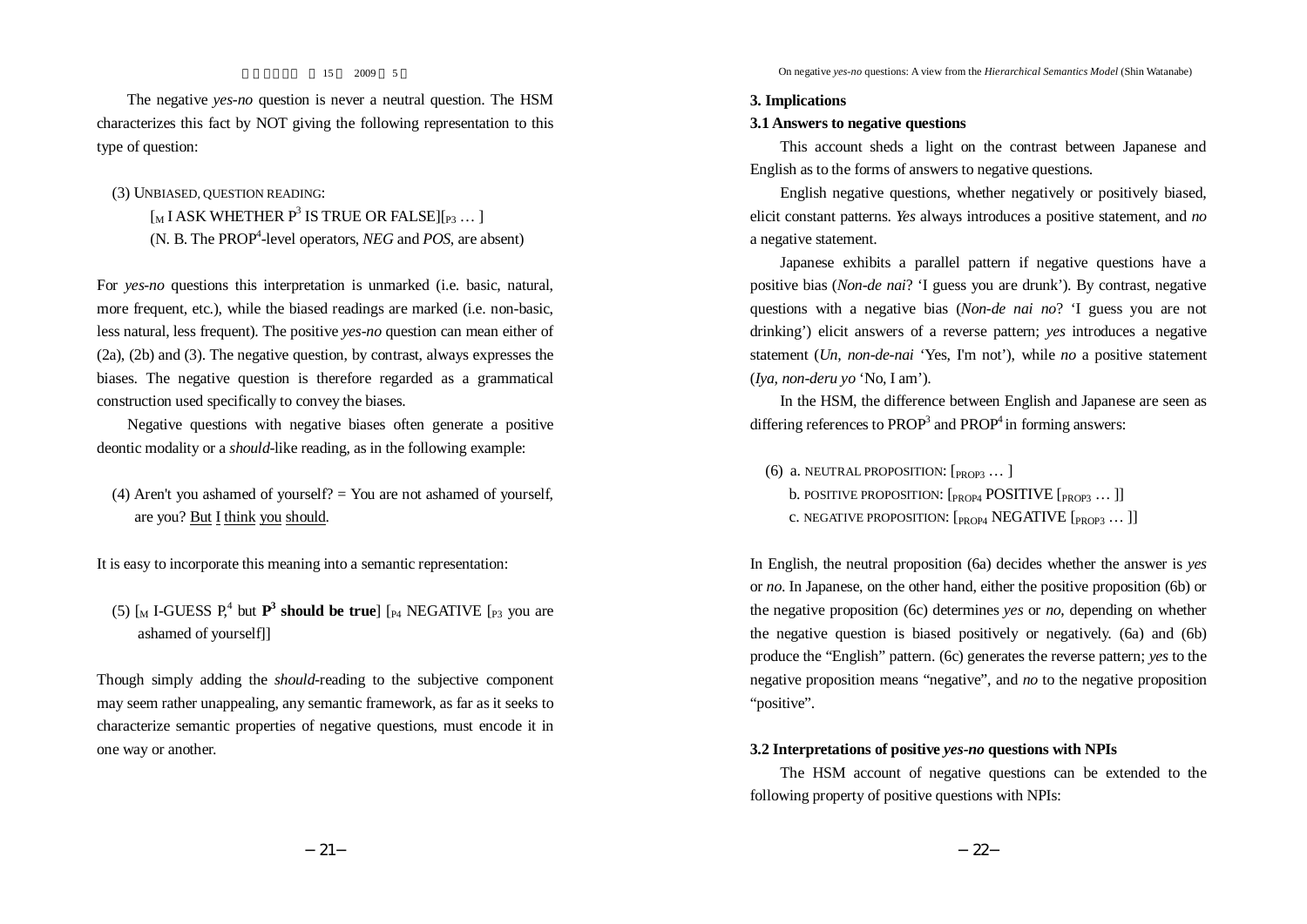(7) Unlike negative questions, positive *yes-no* questions with NPIs can be unbiased.

Compare the following examples:

(8) a. Is Steve here yet?  $( = I$  wonder if Steve is here yet.<sup>1</sup>) b. Isn't Steve here yet?  $( = I$  guess Steve is not here yet.)

The neutral reading of (8a) is represented in (9):

```
(9) \lceil_{\text{M}} I ASK WHETHER P<sup>3</sup> IS TRUE OR FALSE\lceil_{\text{P3}} Steve is here yet]
```
I said earlier that NPIs should occur in the scope of NEG to be licensed. This constraint needs to be relaxed for a class of "weak" NPIs, including *yet*. 2

Following Kuno and Takami ((2007), 192), I assume that the weak NPI must not occur in the scope of POS. That is, this type of NPI can be licensed not only in the scope of NEG, but also in the neutral interpretation as in (9).

Recall that the negative *yes-no* question is necessarily biased. So (9) is not assigned to (8b), and the sentence is always negatively biased, as shown in (10):

 $(10)$  [<sub>M</sub> I-GUESS][  $_{PROP4}$  NEGATIVE [ $_{P3}$  Steve is here yet]]

### **3.3 Strong NPIs**

In contrast to "weak" NPIs (e.g., *any*, *even*, *yet*), "strong" NPI's (e.g., *a red cent*, *lift a finger*, *do a damn thing*) always induce negative biases in On negative *yes-no* questions: A view from the *Hierarchical Semantics Model* (Shin Watanabe)

positive *yes-no* questions (Asher and Reese (2005), Borkin (1971)):

(11) (adopted from Asher and Reese (2005)) a. Did Fred contribute *a red cent* to the campaign? b. Did John *lift a finger* to help Mary? c. Does Fred *do a damn thing* at the office?

As discussed above, weak NPIs may occur in both the neutral and negatively biased readings. Strong NPI's may occur only in the latter. This difference is shown in (12):

(12) a. UNBIASED, QUESTION READING:

 $\lceil_{M} I \text{ ASK WHERE } P^{3} \text{ IS TRUE OR FALSE} \rceil_{P3} \dots$  weak-NPI  $/$  \*strong-NPI ... ]

b. NEGATIVELY BIASED READING:

 $\left[\begin{smallmatrix}M & I-\text{GUESS} \end{smallmatrix}\right][_{P4}$  NEGATIVE  $\left[\begin{smallmatrix}P3 & \cdots & W\end{smallmatrix}\right]$  weak-NPI / strong-NPI  $\cdots$  ]]

Asher and Reese (2005) further note that emphatically stressed "weak" NPIs are indeed strong  $(=(13))$  and that an intonation alone can convey negative bias  $(=(14))$ :

- (13) a. Did you find out YET? (Full House (1995), 4-3-18)
	- b. Did Fred contribute ANY thing to the campaign? (Asher & Reese's (2005)(2b))
	- c. Has John EVER voted for a democrat? (Asher & Reese's  $(2005)(4b)$
- (14) (Asher and Reese's (4b)) Do you NEED that porkchop?

Thus it seems plausible that the only natural way of reading the strong NPIs above is to give them prosodic stress responsible for the negative bias in (13) and (14). I however do not have much to say about the exact nature

<sup>1</sup> The negatively biased reading is also possible, especially when *yet* is stressed. See the next subsection for discussion.

See 4.3 for the weak-strong distinction.

<sup>[</sup>N. B. Capital letters are used to indicate prominent constituents.]